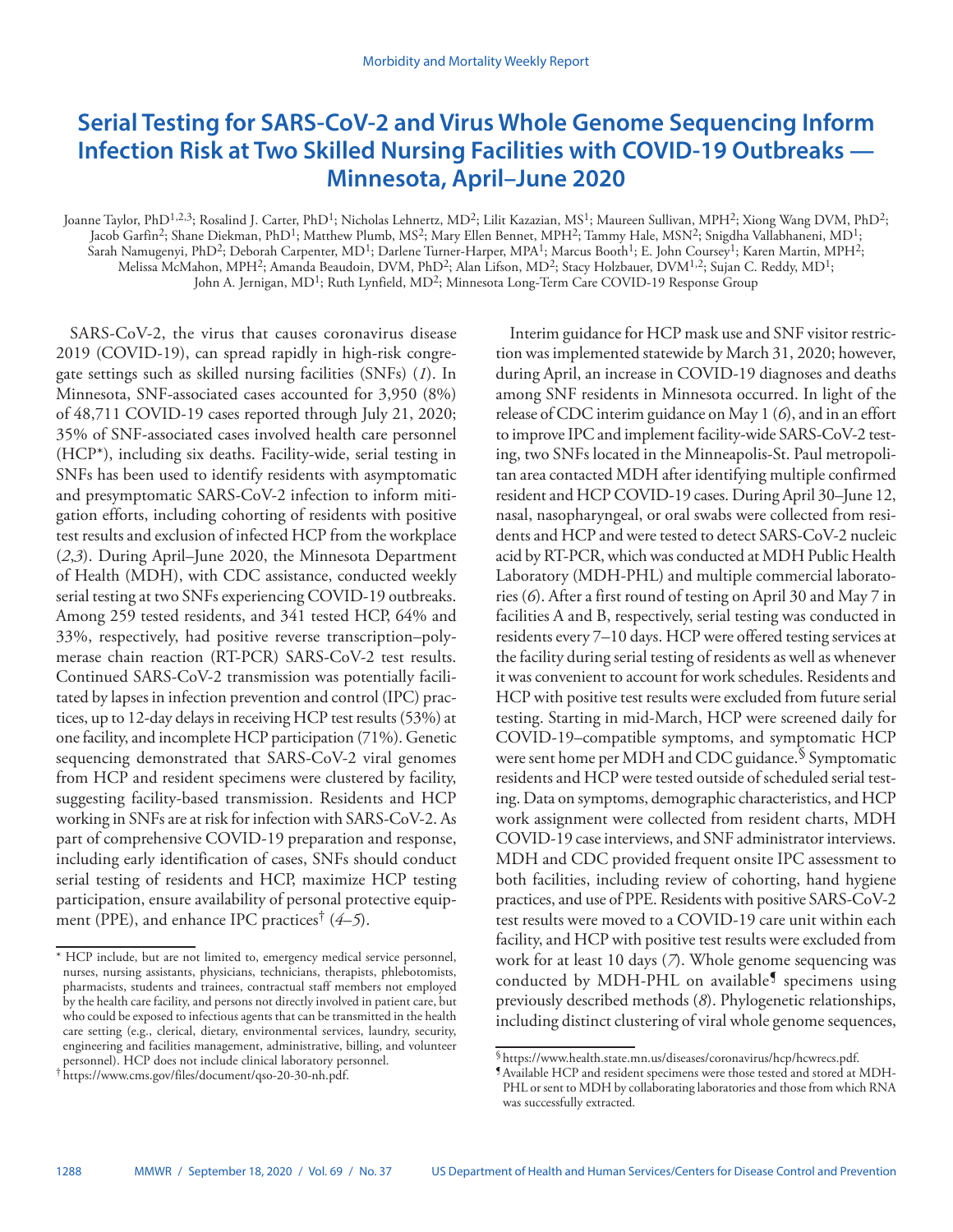were inferred based on nucleotide differences via IQ-TREE, using general time reversible substitution models (*9*) as a part of the Nextstrain workflow (*10*). Descriptive analyses were conducted using R (version 3.6.1; The R Foundation). This activity was reviewed by CDC and was conducted consistent with applicable federal law and CDC policy.\*\*

## **Facility A**

As of April 14, the census at facility A included 78 residents, with 156 HCP. Before serial testing (April 17–29), COVID-19 was laboratory-confirmed in 14 (18%) symptomatic residents. Facility A conducted three rounds of testing during April 30– May 18. During the first round of serial testing, 23 (43%) of 53 tested residents had positive SARS-CoV-2 RT-PCR test results (Figure 1); 11 refused testing. Between the first and second rounds of testing, supplementary†† testing of residents at risk, including nine persons who refused the first round of testing, identified 12 confirmed cases among 18 persons tested. During the second and third rounds, 4% (one of 24) and 5% (one of 21) of residents, respectively, tested positive; ongoing clinical monitoring and testing of symptomatic residents did not detect additional cases. Overall, 51 (66%) of 77<sup>\\pherest</sup> residents tested had positive test results; 14 (27%) were hospitalized and 12 (24%) died.

During April 15–29, 15 (10%) symptomatic HCP at facility A received diagnoses of confirmed COVID-19 by their health care providers (Figure 1). Among those 15 HCP, 14 (93%) worked on the third floor, where 12 of 14 residents with positive test results resided. During the first round of resident testing (April 30), specimens were collected from 43 HCP, eight (20%) of whom received a positive test result. During April 15–June 11, among 156 HCP, 108 (69%) were tested, 38 (35%) of whom had positive test results. Twenty-three (21%) HCP were tested more than once; among these, five (22%) had a positive test result after an initial negative test.

## **Facility B**

On April 29, the census at facility B included 183 residents with 324 HCP. Before serial testing (April 29–May 6), 24 (13%) residents had had positive SARS-CoV-2 test results after symptom onset or being tested as a roommate contact (Figure 1). Facility B conducted six rounds of testing during May 7–June 11. During the first, second, third, and fourth

rounds, 24% (36 of 153), 25% (26 of 106), 16% (12 of 75), and 10% (six of 59) of residents, respectively, had positive test results. No new cases were identified among the 50 facility B residents tested in the last two rounds. Overall, among 182 residents tested, 114 (63%) COVID-19 cases were identified; 19 (17%) were hospitalized, and 40 (35%) died.

An initial round of onsite HCP testing was offered in facility B during May 1–6; 30 (42%) of 71 HCP tested on site, and one HCP tested by a primary health care provider had positive SARS-CoV-2 test results (Figure 1). Among the 31 HCP COVID-19 cases, 18 (58%) HCP worked on the first floor, where 21 (88%) of 24 infected residents were initially identified. During May 1–7, reporting of results was delayed up to 12 days for 124 HCP tested by a commercial laboratory, 44 (35%) of whom had positive SARS-CoV-2 test results; subsequently, a different laboratory was used. Overall, from May 1–June 12, 233 (72%) of 324 HCP were tested, 76 (33%) of whom had positive test results. A total of 124 (53%) results from initial HCP tests were delayed up to 12 days. Forty-nine (21%) HCP were tested more than once, including nine (18%) who had a positive test after initially testing negative.

## **Characteristics of COVID-19 Cases in Health Care Personnel**

Among 114 total HCP COVID-19 cases diagnosed at facilities A and B, 73 (64%) were in nurses or nursing assistants who provided direct resident care. Additional infections were identified among HCP not involved in direct care, including 13 dietary, six housekeeping, and eight social services staff members (Table). Among the 114 HCP cases, four (4%) were hospitalized, and two (2%) died. Fifty-eight (51%) persons were symptomatic on the day of testing. Among 65 HCP interviewed by MDH, 30 (46%) reported working on or after the date of their symptom onset before receiving positive test results.

## **Whole Genome Sequencing**

Specimens from 18 (35%) residents and seven (18%) HCP at facility A were sequenced (Figure 2). Strains from 17 residents and five HCP were genetically similar, including one collected from a dietary worker with limited resident contact. Specimens from two HCP and one resident at facility A had distinctly different virus sequences from the first cluster and from each other. At facility B, 75 (66%) resident specimens and five (7%) HCP specimens were sequenced, all of which were genetically similar. The observed viral diversity of specimens associated within the two facilities was less than that observed in all sequenced specimens sampled from Minnesota cases in the community during the same period, April–June 2020 (data not shown).

<sup>\*\*</sup> 45 C.F.R. part 46, 21 C.F.R. part 56; 42 U.S.C. \*\*241(d); 5 U.S.C. \*\*552a; 44 U.S.C. \*\*3501 et seq.

<sup>††</sup> Supplementary testing of nine residents who refused testing on April 30 was performed on May 5; five results were positive. Supplementary testing was performed on residents when it was discovered that two of these residents with positive test results lived in the memory care unit and had interacted with residents in that unit, and another seven cases were detected.

<sup>§§</sup> One resident at each of facility A and B refused testing throughout the outbreak and both were treated with transmission-based precautions.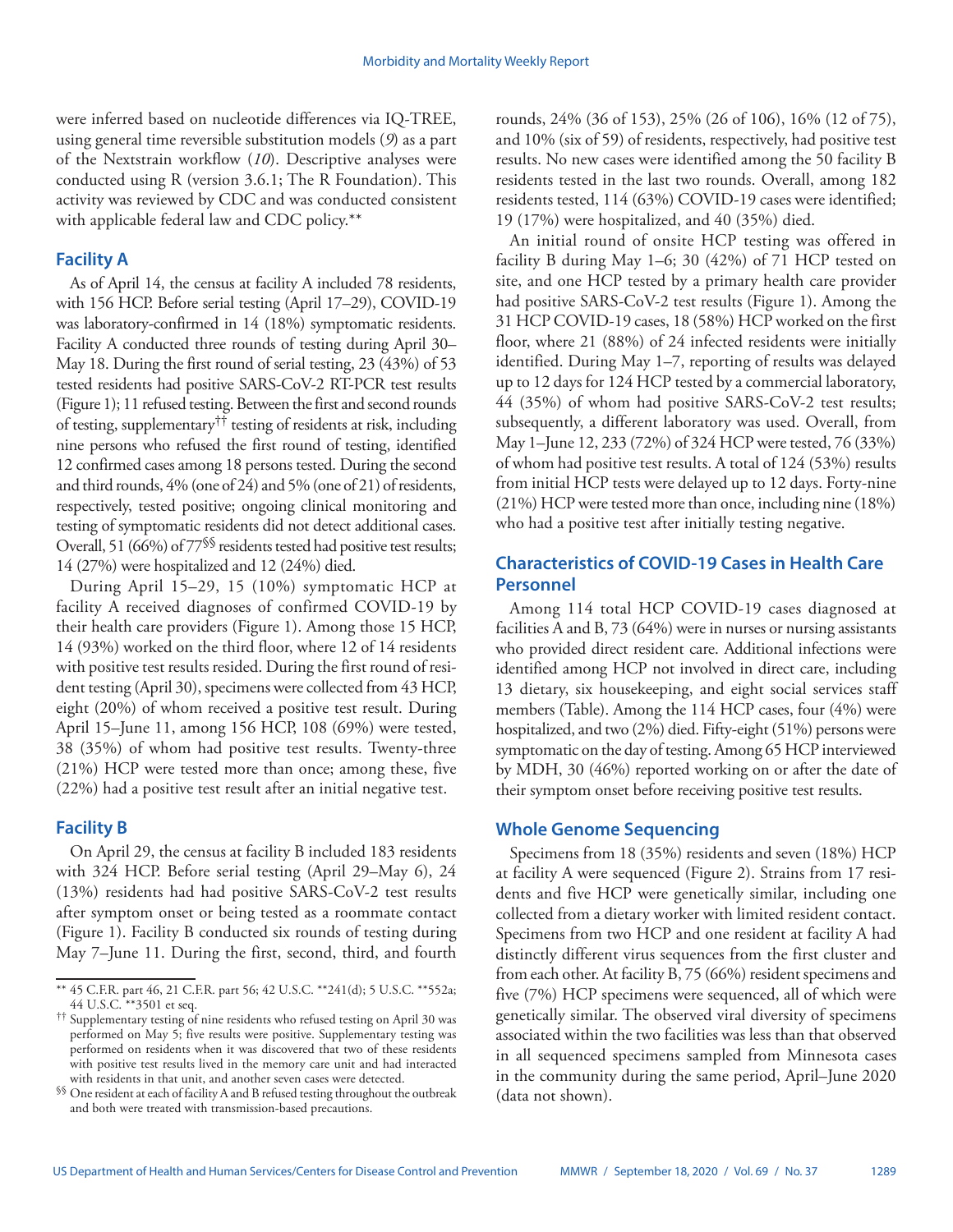**FIGURE 1. Date of serial testing round and daily specimen test results\*,†,§ for SARS-CoV-2 detection by reverse transcription–polymerase chain reaction (RT-PCR) testing — two skilled nursing facilities, Minnesota, April–June 2020**



See figure footnotes on the next page.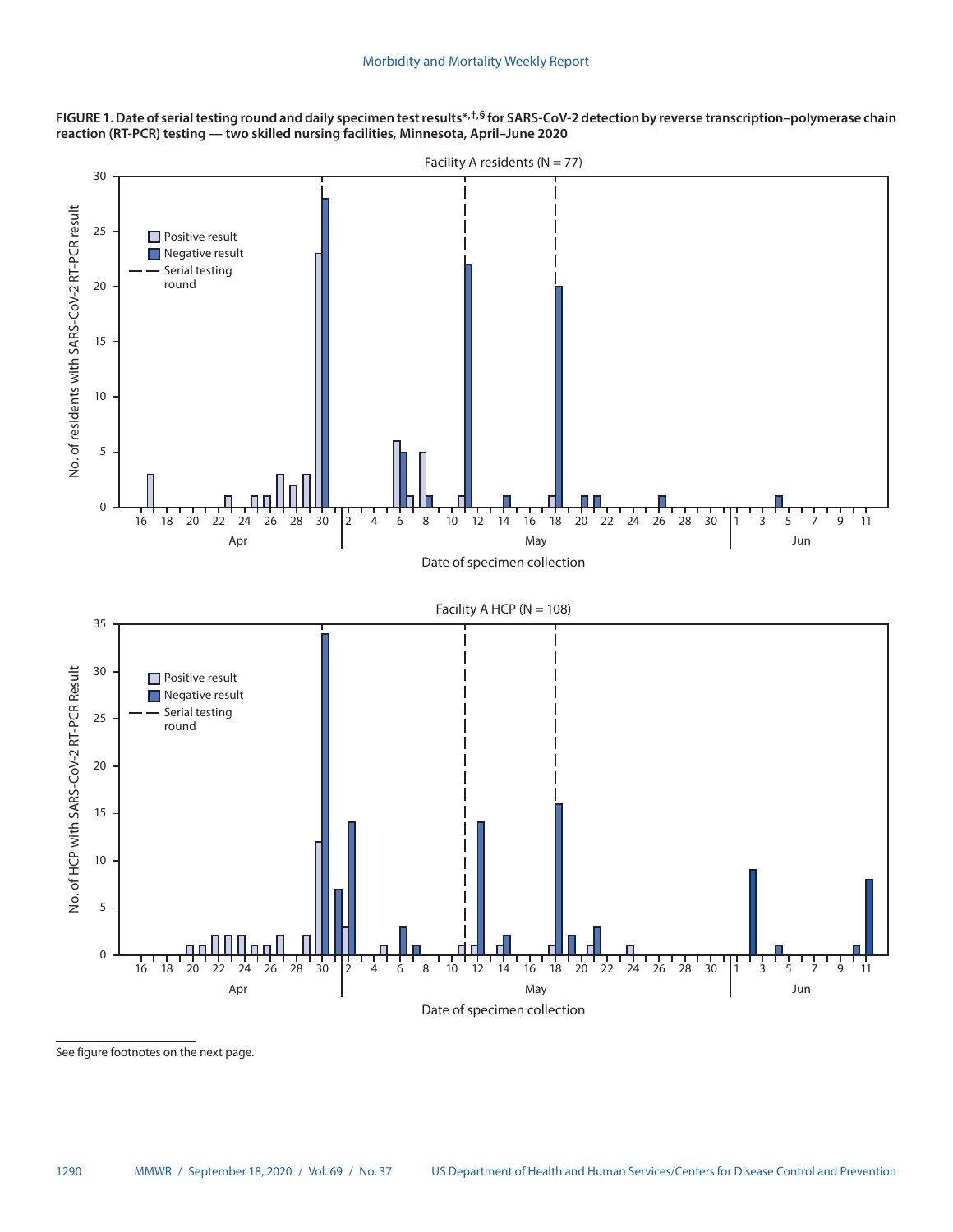FIGURE 1. (Continued) Date of serial testing round and daily specimen test results<sup>\*,†,§</sup> for SARS-CoV-2 detection by reverse transcription– **polymerase chain reaction (RT-PCR) testing — two skilled nursing facilities, Minnesota, April–June 2020**



Date of specimen collection

**Abbreviation:** HCP = health care personnel.

\* In facility A, two residents had indeterminate results for specimens collected on April 30; one resident had a positive test result on May 7 and one resident had another indeterminate test result on May 11 before a negative test result on May 14.

† In facility A, one HCP had an indeterminate test result on May 21 and was not retested.

§ In facility B, one resident had an indeterminate result on May 7 and had a positive test result on May 14, one resident had an indeterminate result on May 28 and had a negative test result on June 4, and one resident had an indeterminate result on June 4 and had a negative test result on June 8.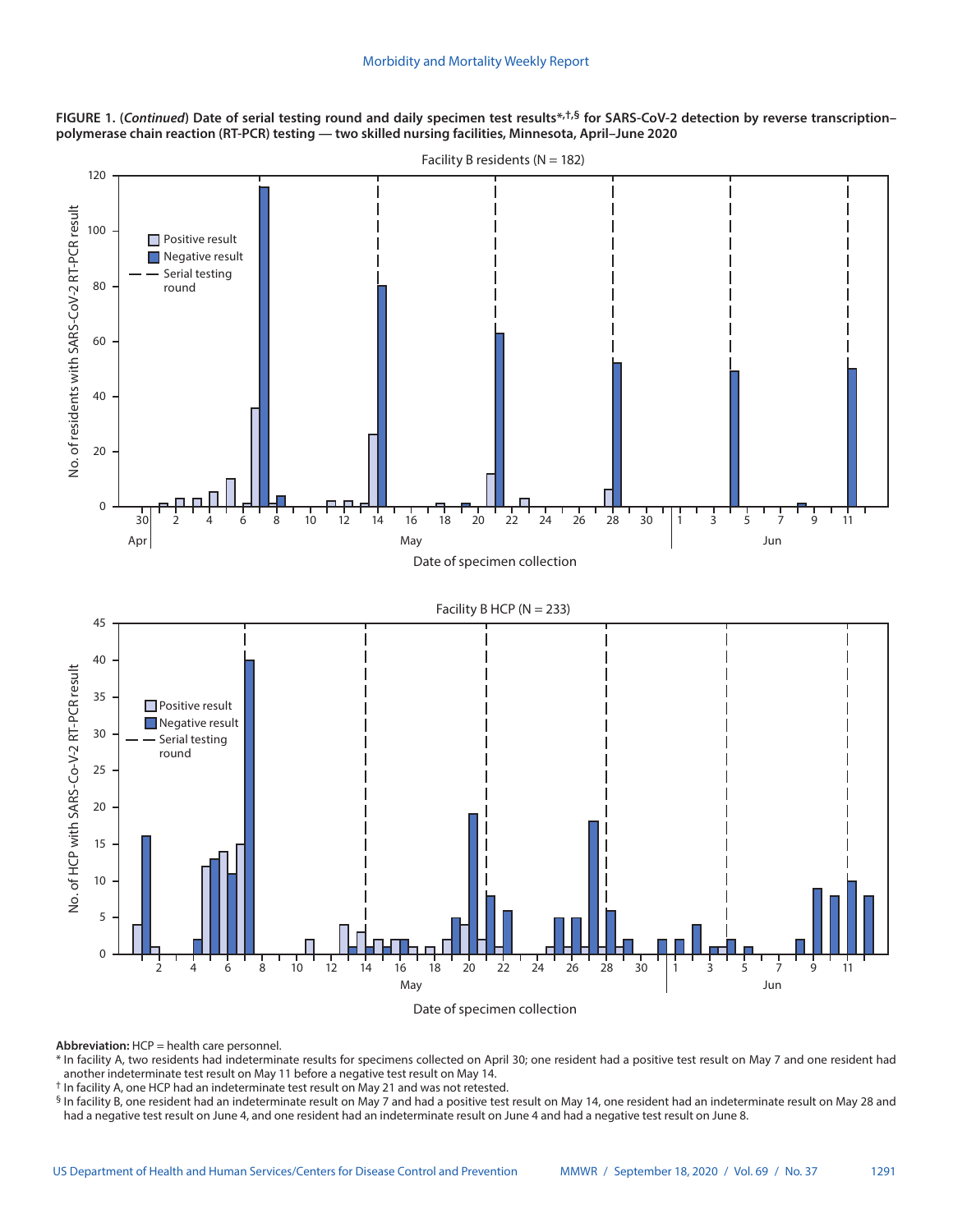**TABLE. Demographic characteristics, symptoms, and risk characteristics of health care personnel (HCP) and residents with positive SARS-CoV-2 test results — facility A and facility B, Minnesota, April–June 2020**

| Characteristic                                        | No. (%)                             |                                |                                     |                                 |
|-------------------------------------------------------|-------------------------------------|--------------------------------|-------------------------------------|---------------------------------|
|                                                       | <b>Facility A</b>                   |                                | <b>Facility B</b>                   |                                 |
|                                                       | Health care personnel<br>$(N = 38)$ | <b>Residents</b><br>$(N = 51)$ | Health care personnel<br>$(N = 76)$ | <b>Residents</b><br>$(N = 114)$ |
| Sex                                                   |                                     |                                |                                     |                                 |
| Male                                                  | 8(21)                               | 26(51)                         | 22(29)                              | 50 (44)                         |
| Female                                                | 30 (79)                             | 25(49)                         | 53 (70)                             | 64 (56)                         |
| Unknown                                               | $0 (-)$                             | $0 (-)$                        | 1(1)                                | $0 (-)$                         |
| Age, yrs                                              |                                     |                                |                                     |                                 |
| Median (range)                                        | $52(18-66)$                         | 72 (33-100)                    | $45(17-65)$                         | $81(52 - 105)$                  |
| Symptomatic <sup>*,†</sup> on date of testing         | 26(68)                              | 20 (39)                        | 32(42)                              | 75 (66)                         |
| No symptoms*, <sup>†</sup> on date of testing         | 12 (32)                             | 31(61)                         | 44 (58)                             | 39 (34)                         |
| Symptom onset ≤14 days after testing                  | $0(-)$                              | 28 (55)                        | 2(3)                                | 35(31)                          |
| Asymptomatic                                          | 6(16)                               | 3(6)                           | 3(4)                                | 4(4)                            |
| <b>Risk behaviors/practices</b>                       |                                     |                                |                                     |                                 |
| Worked on or after date of symptom onset <sup>†</sup> |                                     |                                |                                     |                                 |
| Yes                                                   | 16(42)                              | N/A                            | 14(18)                              | N/A                             |
| No                                                    | 12(32)                              | N/A                            | 16(21)                              | N/A                             |
| Unknown/Missing                                       | 10(26)                              | N/A                            | 46(61)                              | N/A                             |
| <b>Staff member role</b>                              |                                     |                                |                                     |                                 |
| Nurse/Certified nursing assistant                     | 20(53)                              | N/A                            | 53 (70)                             | N/A                             |
| Nursing administration                                | 1(3)                                | N/A                            | 2(3)                                | N/A                             |
| Dietary                                               | 5(13)                               | N/A                            | 8(11)                               | N/A                             |
| Rehabilitation                                        | $0 (-)$                             | N/A                            | 4(5)                                | N/A                             |
| Social services                                       | 2(5)                                | N/A                            | 6(8)                                | N/A                             |
| Administration                                        | 2(5)                                | N/A                            | $0 (-)$                             | N/A                             |
| Housekeeping                                          | 3(8)                                | N/A                            | 3(4)                                | N/A                             |
| Maintenance                                           | 1(3)                                | N/A                            | $0 (-)$                             | N/A                             |
| Unknown/Missing                                       | 4(11)                               | N/A                            | $0 (-)$                             | N/A                             |
| Area worked/resided                                   |                                     |                                |                                     |                                 |
| 1st floor                                             | 2(5)                                | 12(24)                         | 16(21)                              | 51(45)                          |
| 2nd floor                                             | 1(3)                                | 1(2)                           | 15(20)                              | 26(23)                          |
| 3rd floor                                             | 10(26)                              | 22(43)                         | 3(4)                                | 16(14)                          |
| Multiple floors                                       | 17(45)                              | $0 (-)$                        | 17(22)                              | 12(11)                          |
| Memory care <sup>§</sup>                              | 1(3)                                | 16(31)                         | 5(7)                                | 9(8)                            |
| COVID-19 unit                                         | $0 (-)$                             | $0 (-)$                        | 3(4)                                | $0 (-)$                         |
| Unknown/Missing                                       | 7(18)                               | $0 (-)$                        | 17(22)                              | $0 (-)$                         |

**Abbreviations:** COVID-19 = coronavirus disease 2019; N/A = not applicable.

\* Symptoms screening data incomplete for three residents at facility A and two residents at facility B. At facility A, one resident was discharged to another facility 2 days after a positive test result (presumed asymptomatic), one resident was evaluated at a hospital for abdominal pain and had a positive SARS-CoV-2 test result the following day (presumed asymptomatic), and one resident was evaluated at a hospital for severe chest pain and decreased oxygen saturation 4 days after a positive test result (presumed symptom onset ≤14 days after testing). At facility B, one resident was evaluated at a hospital for shortness of breath 7 days after positive SARS-CoV-2 test result (presumed symptom onset ≤14 days after testing), and one resident was admitted to hospital unresponsive with low oxygen saturation on date of testing (presumed symptomatic on date of testing).

<sup>†</sup> Eight HCP at facility A and 41 HCP at facility B were not interviewed by Minnesota Department of Health. All HCP were screened for symptoms and temperature upon entering the facility and excluded if they had COVID-19–compatible symptoms; therefore, HCP with unknown or missing symptoms data who tested on the day of a facility-wide screening (six HCP at facility A and 39 HCP at facility B) were presumed asymptomatic on date of testing. HCP with unknown or missing symptoms data who were tested by their primary care provider (three HCP at facility A and three HCP at facility B) were presumed symptomatic on date of testing. § Memory care unit was located on second floor or third floor.

**Discussion**

SARS-CoV-2 transmission was decreased by early identification of asymptomatic infections through introduction of facility-wide testing and prompt implementation of mitigation efforts, including cohorting of infected residents and exclusion of infected HCP in two SNFs in Minnesota. Challenges to case identification and outbreak control included delays in reporting of test results, HCP working while symptomatic, and low baseline knowledge of and experience with IPC and

PPE use. Low HCP participation in serial testing limited complete identification of infections. Anecdotal reports from HCP included anxiety about receiving positive test results, including financial losses resulting from work exclusion, and concern about workplace and community stigma.

SARS-CoV-2 viral RNA sequences isolated from HCP and residents were genetically most similar to other strains associated with the same facility, suggesting transmission within the facility. Two HCP from facility A had genetically distinct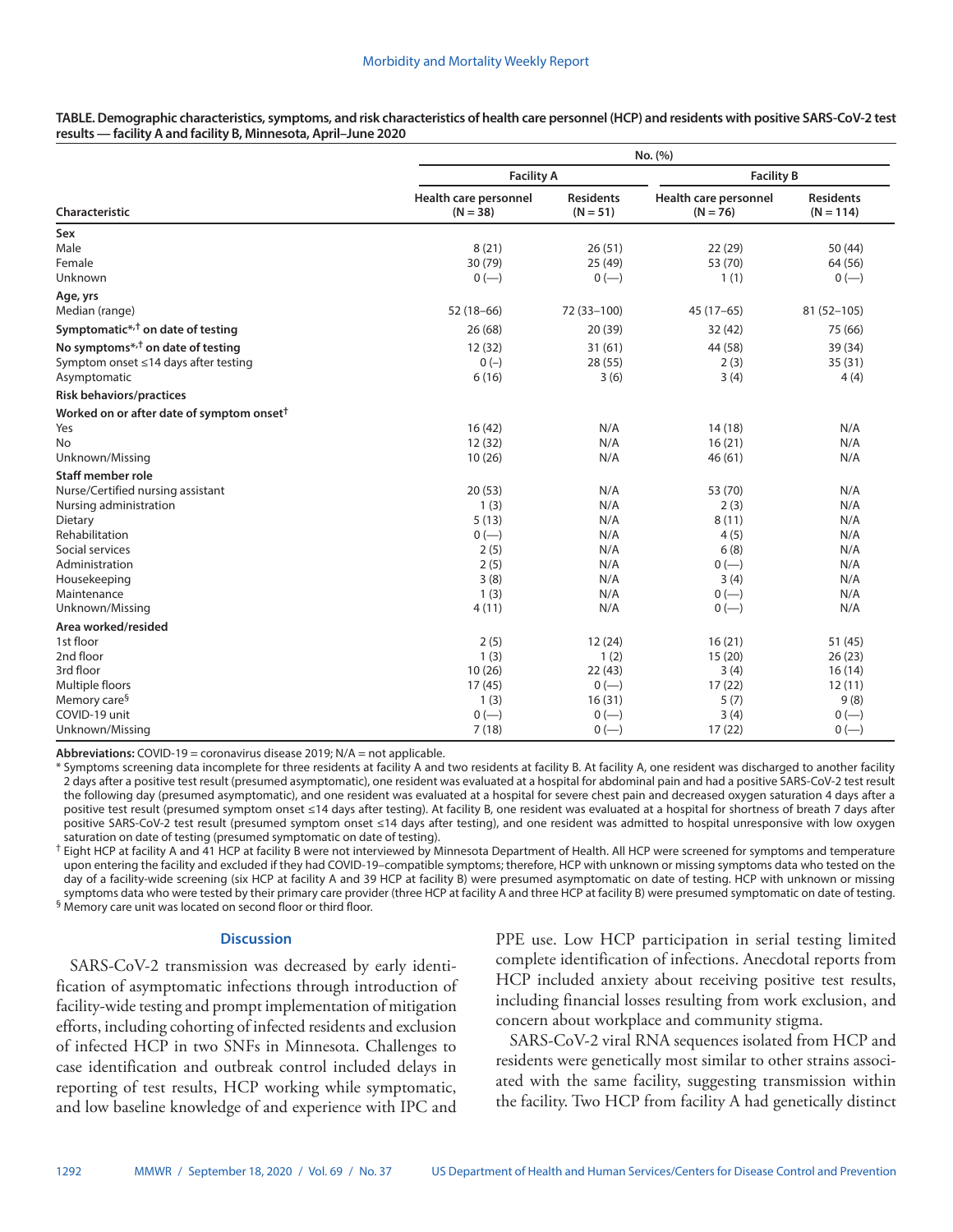



\* Genetic divergence based on nucleotide difference is indicated by length of branches. Available specimens included specimens tested and stored at Minnesota Public Health Laboratory and commercial labs where specimens could be retrieved and where RNA could be extracted.

† Available specimens from facility A included HCP and residents diagnosed after April 29. At facility A, 17 resident and five HCP specimens had genetically similar virus strains, including one HCP with limited resident contact. Two HCP had virus sequences that were genetically different from the facility A cluster and were more similar to cases associated with community transmission in Minnesota. A third strain identified in a resident during the third testing round was genetically different from both HCP and resident strains.

§ Available specimens from facility B included HCP diagnosed after May 6 and residents diagnosed after April 29, throughout the outbreak. At facility B, 75 resident specimens and five HCP specimens shared genetically related strains.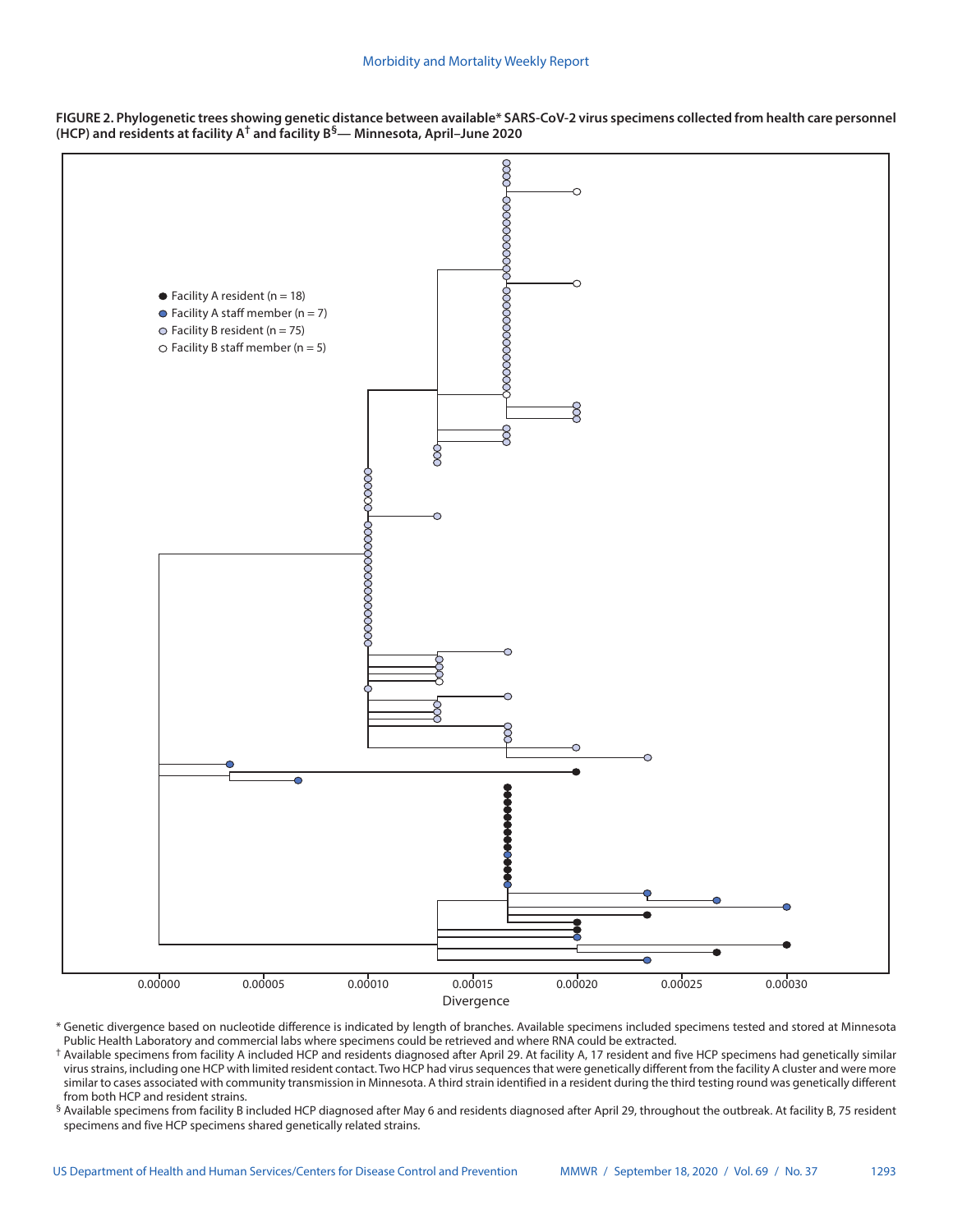#### **Summary**

#### What is already known about this topic?

Facility-wide, serial testing in skilled nursing facilities (SNFs) can identify asymptomatic SARS-CoV-2 infections among health care personnel (HCP) and residents to inform mitigation efforts.

#### What is added by this report?

Serial facility-wide testing at two Minnesota SNFs identified COVID-19 cases among 64% of residents and 33% of HCP. Genetic sequencing found facility-specific clustering of viral genomes from HCP and residents' specimens, suggesting intrafacility transmission.

#### What are the implications for public health practice?

HCP working in SNFs are at risk for infection during COVID-19 outbreaks. To protect residents and prevent SARS-CoV-2 infection among HCP, SNFs need enhanced infection prevention and control practices, assured availability of personal protective equipment, improved HCP testing participation, flexible medical leave, and timely result reporting.

strains, highlighting the additional risk for communityacquired infections among HCP and the potential for multiple introductions. Sequence similarity among resident and HCP specimens and high rates of HCP infection, including in HCP with limited resident contact, highlight the potential for transmission between HCP or indirect routes of HCP infection from residents.

The findings in this report are subject to at least four limitations. First, symptom status might have been misclassified because case investigation data were incomplete. Second, not all eligible residents participated in each testing round, and some results were indeterminate and required follow-up repeat testing; one participant at each facility refused all testing. Third, limited participation by HCP in serial testing could have biased identification of infections and limited interpretation of genomic sequencing. Finally, whole genome sequencing was conducted on available specimens, and few specimens from the early stages of outbreaks were available, limiting the description of genetic diversity.

Serial testing of residents and all HCP, until no new cases are detected after 14 days (*4*), together with IPC strengthening, are critical strategies necessary to control COVID-19 outbreaks in SNFs. Because residents and HCP can sustain SARS-CoV-2 transmission and HCP present an ongoing risk for introducing SARS-CoV-2-from the community, barriers to HCP testing must be addressed and overcome for test-based approaches to successfully reduce COVID-19–related morbidity and mortality. HCP in SNFs are at high risk for infection, especially in outbreak settings. Testing, IPC education, flexible medical leave and PPE resources must be targeted to this at-risk workforce (*4*,*5*).

#### **Acknowledgments**

Kris Bisgard, Stephanie Rutledge, Diya Surie, Jennifer Hunter, Sarah Kabbani, Isaac Benowitz, Kelly Quinn, Deshella Dallas, CDC; Kirk Smith, staff members and leadership from the Minnesota Department of Health and State Emergency Operating Center COVID-19 response; all staff members and residents at facility A and B.

## **Minnesota Long-Term Care COVID-19 Response Group**

Brittney Bailey, Minnesota Department of Health; Cory Cole, Minnesota Department of Health; Kathy Como-Sabetti, Minnesota Department of Health; Richard Danila, Minnesota Department of Health; Emilio Dirlikov, CDC COVID-19 Response Team; Kris Ehresmann, Minnesota Department of Health; Carrie Euerle, Minnesota Department of Health; Ashley Fell, Minnesota Department of Health; Rhylee Gilb, Minnesota Department of Health; Bradley Goodwin, CDC COVID-19 Response Team; Kelly Hatfield, CDC COVID-19 Response Team; Nikki Hayes, CDC COVID-19 Response Team; Lisa Jacobson, Minnesota Department of Health; Michelle Larson, Minnesota Department of Health; Gina Liverseed, Minnesota Department of Health; Leslie Lovett, Minnesota Department of Health; J.P. Mahoehney, Minnesota Department of Health; Erica Mumm, Minnesota Department of Health; Nadia L. Oussayef, CDC COVID-19 Response Team; Sukarma SS. Tanwar, CDC COVID-19 Response Team; Sandra Turbes, Genevive; Jacy Walters, Minnesota Department of Health.

Corresponding author: Joanne Taylor, [okp2@cdc.gov.](mailto:okp2@cdc.gov)

<sup>1</sup>CDC COVID-19 Response Team; <sup>2</sup>Minnesota Department of Health; 3Epidemic Intelligence Service, CDC.

All authors have completed and submitted the International Committee of Medical Journal Editors form for disclosure of potential conflicts of interest. No potential conflicts of interest were disclosed.

#### **References**

- 1. Arons MM, Hatfield KM, Reddy SC, et al.; Public Health–Seattle and King County; CDC COVID-19 Investigation Team. Presymptomatic SARS-CoV-2 infections and transmission in a skilled nursing facility. N Engl J Med 2020;382:2081–90.<https://doi.org/10.1056/NEJMoa2008457>
- 2. Dora AV, Winnett A, Jatt LP, et al. Universal and serial laboratory testing for SARS-CoV-2 at a long-term care skilled nursing facility for veterans— Los Angeles, California, 2020. MMWR Morb Mortal Wkly Rep 2020;69:651–5. <https://doi.org/10.15585/mmwr.mm6921e1>
- 3. Sanchez GV, Biedron C, Fink LR, et al. Initial and repeated point prevalence surveys to inform SARS-CoV-2 infection prevention in 26 skilled nursing facilities—Detroit, Michigan, March–May 2020. MMWR Morb Mortal Wkly Rep 2020;69:882–6. [https://doi.](https://doi.org/10.15585/mmwr.mm6927e1) [org/10.15585/mmwr.mm6927e1](https://doi.org/10.15585/mmwr.mm6927e1)
- 4. CDC. Coronavirus disease 2019 (COVID-19): testing guidance for nursing homes. Atlanta, GA: US Department of Health and Human Services, CDC; 2020. [https://www.cdc.gov/coronavirus/2019-ncov/](https://www.cdc.gov/coronavirus/2019-ncov/hcp/nursing-homes-testing.html) [hcp/nursing-homes-testing.html](https://www.cdc.gov/coronavirus/2019-ncov/hcp/nursing-homes-testing.html)
- 5. Grabowski DC, Mor V. Nursing home care in crisis in the wake of COVID-19. JAMA 2020;324:23–4 10.1001/jama.2020.8524. [https://](https://doi.org/10.1001/jama.2020.8524) [doi.org/10.1001/jama.2020.8524](https://doi.org/10.1001/jama.2020.8524)